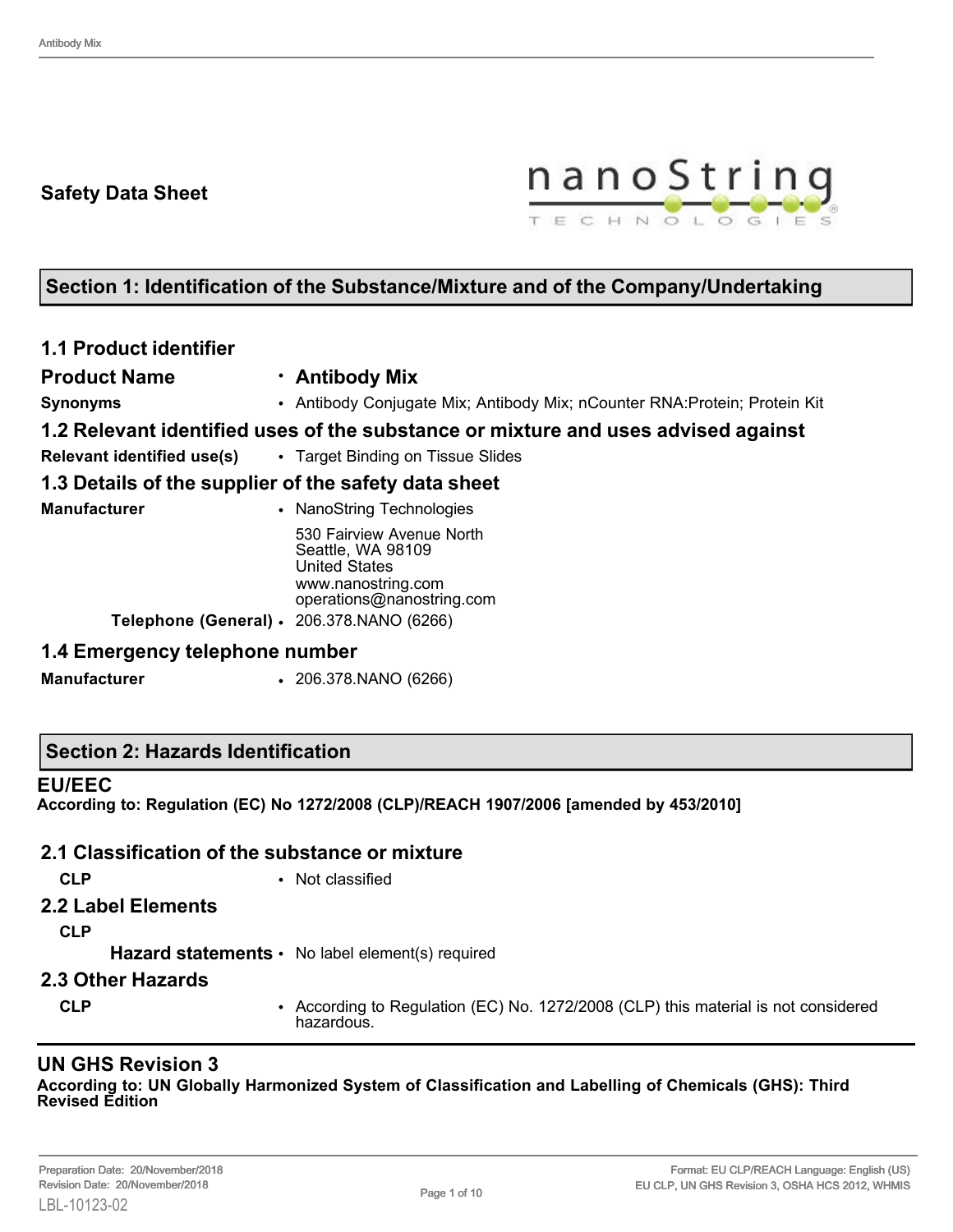|                                                                      | 2.1 Classification of the substance or mixture                                                                                  |
|----------------------------------------------------------------------|---------------------------------------------------------------------------------------------------------------------------------|
| <b>UN GHS</b>                                                        | • Not classified                                                                                                                |
| 2.2 Label elements                                                   |                                                                                                                                 |
| <b>UN GHS</b>                                                        |                                                                                                                                 |
|                                                                      | <b>Hazard statements <math>\cdot</math></b> No label element(s) required                                                        |
| <b>Precautionary statements</b>                                      |                                                                                                                                 |
| 2.3 Other hazards                                                    |                                                                                                                                 |
| <b>UN GHS</b>                                                        | • According to the Globally Harmonized System for Classification and Labeling (GHS)<br>this product is not considered hazardous |
| <b>United States (US)</b><br>According to: OSHA 29 CFR 1910.1200 HCS |                                                                                                                                 |
|                                                                      | 2.1 Classification of the substance or mixture                                                                                  |
| <b>OSHA HCS 2012</b>                                                 | • Not classified                                                                                                                |
| 2.2 Label elements                                                   |                                                                                                                                 |
| <b>OSHA HCS 2012</b>                                                 |                                                                                                                                 |
|                                                                      | Hazard statements · No label element(s) required                                                                                |
| 2.3 Other hazards                                                    |                                                                                                                                 |
| <b>OSHA HCS 2012</b>                                                 | • This product is not considered hazardous under the U.S. OSHA 29 CFR 1910.1200<br><b>Hazard Communication Standard.</b>        |
| Canada<br><b>According to: WHMIS</b>                                 |                                                                                                                                 |
|                                                                      | 2.1 Classification of the substance or mixture                                                                                  |
| <b>WHMIS</b>                                                         | • Not classified                                                                                                                |
| 2.2 Label elements                                                   |                                                                                                                                 |
| <b>WHMIS</b>                                                         | • No label element(s) required.                                                                                                 |

**2.3 Other hazards WHMIS** • In Canada, the product mentioned above is not considered hazardous under the Workplace Hazardous Materials Information System (WHMIS).

# **Section 3 - Composition/Information on Ingredients**

## **3.1 Substances**

• Material does not meet the criteria of a substance.

# **3.2 Mixtures**

| Composition            |                      |               |                  |                                                                      |                 |
|------------------------|----------------------|---------------|------------------|----------------------------------------------------------------------|-----------------|
| <b>I</b> Chemical Name | <b>I</b> Identifiers | $\frac{0}{0}$ | <b>LD50/LC50</b> | <b>Classifications According to</b><br><b>I</b> Regulation/Directive | <b>Comments</b> |
|                        |                      |               |                  |                                                                      |                 |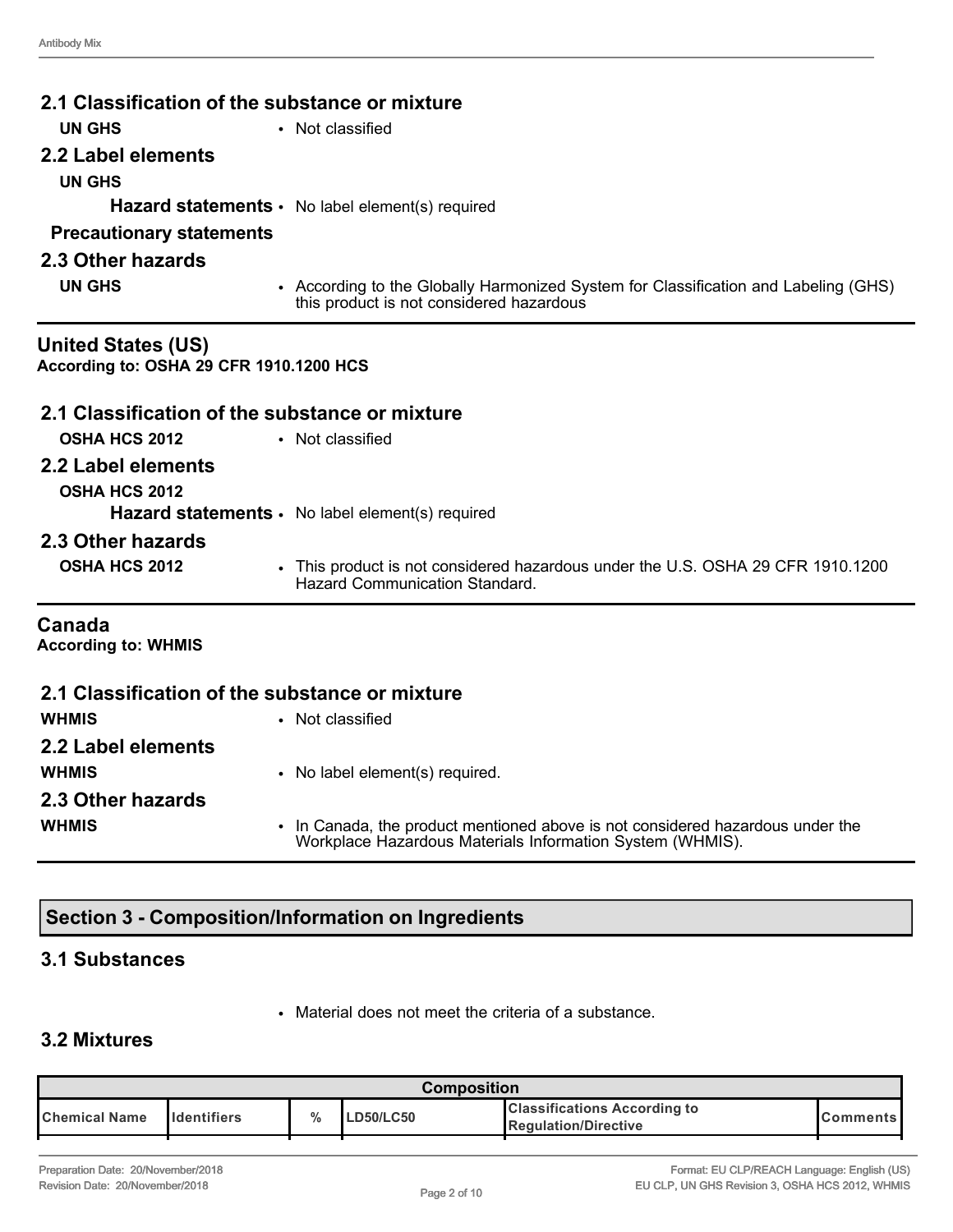| Phosphate-<br><b>Buffered Saline</b> | <b>NDA</b>                                                                           | >98%     | <b>NDA</b>                                                                                                                    | <b>EU CLP: Not Classified</b><br><b>UN GHS Revision 3: Not Classified</b><br><b>OSHA HCS 2012: Not Classified</b>                                                                                                                                | <b>NDA</b> |
|--------------------------------------|--------------------------------------------------------------------------------------|----------|-------------------------------------------------------------------------------------------------------------------------------|--------------------------------------------------------------------------------------------------------------------------------------------------------------------------------------------------------------------------------------------------|------------|
| Rabbit serum                         | <b>NDA</b>                                                                           | 2%       | <b>NDA</b>                                                                                                                    | <b>EU CLP: Not Classified</b><br><b>UN GHS Revision 3: Not Classified</b><br><b>OSHA HCS 2012: Not Classified</b>                                                                                                                                | <b>NDA</b> |
| Sodium azide                         | CAS:26628-22-8<br>EC Number: 247-<br>852-1<br><b>EU Index:011-</b><br>$004 - 00 - 7$ | $0.02\%$ | Ingestion/Oral-Rat<br>$LD50 \cdot 27$ mg/kg<br>Inhalation-Rat LC50 •<br>$37 \text{ mg/m}^3$<br>Skin-Rabbit LD50 • 20<br>mg/kg | EU CLP: Acute Tox. 2 *, H300; Aquatic Acute 1,<br>H400; Aquatic Chronic 1, H410; EUH032<br><b>UN GHS Revision 3: Acute Tox. 2 (orl); Acute</b><br>Tox. 1 (skn); Aquatic Acute 1<br><b>OSHA HCS 2012:</b> Acute Tox. 2 (orl); Acute Tox.<br>(skn) | <b>NDA</b> |

### **Section 4 - First Aid Measures**

### **4.1 Description of first aid measures**

| Inhalation         | • Move victim to fresh air. Administer oxygen if breathing is difficult. Give artificial<br>respiration if victim is not breathing.          |
|--------------------|----------------------------------------------------------------------------------------------------------------------------------------------|
| Skin               | • In case of contact with substance, immediately flush skin with running water for at<br>least 20 minutes.                                   |
| Eye                | • In case of contact with substance, immediately flush eyes with running water for at<br>least 20 minutes.                                   |
| Ingestion          | • If swallowed, rinse mouth with water (only if the person is conscious) If large quantities<br>are swallowed, call a physician immediately. |
|                    | 4.2 Most important symptoms and effects, both acute and delayed                                                                              |
|                    | • Refer to Section 11 - Toxicological Information.                                                                                           |
|                    | 4.3 Indication of any immediate medical attention and special treatment needed                                                               |
| Notas to Physician | . All treatments should be based on observed signs and symptoms of distress in the                                                           |

#### **Notes to Physician** • All treatments should be based on observed signs and symptoms of distress in the patient. Consideration should be given to the possibility that overexposure to materials

other than this product may have occurred.

# **Section 5 - Firefighting Measures**

## **5.1 Extinguishing media**

|                                          | <b>Suitable Extinguishing Media •</b> LARGE FIRE: Water spray, fog or regular foam.<br>SMALL FIRES: Dry chemical, CO2, water spray or regular foam. |
|------------------------------------------|-----------------------------------------------------------------------------------------------------------------------------------------------------|
| <b>Unsuitable Extinguishing</b><br>Media | • No data available.                                                                                                                                |

## **5.2 Special hazards arising from the substance or mixture**

| <b>Hazards</b>                                 | <b>Unusual Fire and Explosion</b> . Some may burn but none ignite readily. |
|------------------------------------------------|----------------------------------------------------------------------------|
| <b>Hazardous Combustion</b><br><b>Products</b> | • No data available.                                                       |
|                                                |                                                                            |

## **5.3 Advice for firefighters**

• Move containers from fire area if you can do it without risk. Wear positive pressure self-contained breathing apparatus (SCBA). Structural firefighters' protective clothing provides limited protection in fire situations ONLY; it is not effective in spill situations where direct contact with the substance is possible. Wear chemical protective clothing that is specifically recommended by the manufacturer. It may provide little or no thermal protection.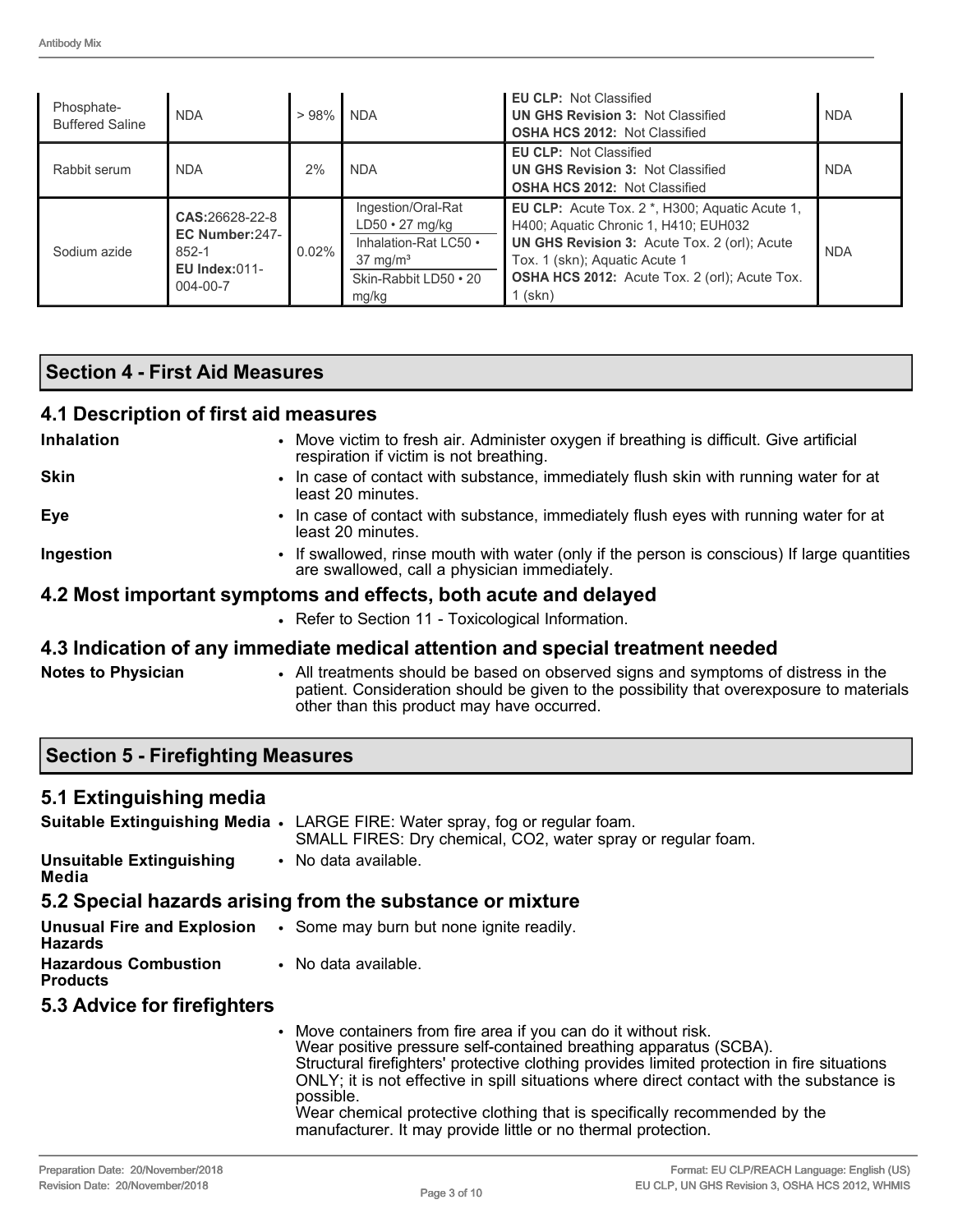# **Section 6 - Accidental Release Measures 6.1 Personal precautions, protective equipment and emergency procedures Personal Precautions** • Do not walk through spilled material. Use appropriate Personal Protective Equipment (PPE) **Emergency Procedures** • Keep unauthorized personnel away. Stay upwind. **6.2 Environmental precautions** • Avoid run off to waterways and sewers. **6.3 Methods and material for containment and cleaning up**

| Containment/Clean-up | Stop leak if vou can do it without risk.                                                                      |
|----------------------|---------------------------------------------------------------------------------------------------------------|
| <b>Measures</b>      | SMALL SPILLS: Take up with sand or other non-combustible absorbent material and                               |
|                      | place into containers for later disposal.<br>LARGE SPILLS: Dike far ahead of liquid spill for later disposal. |

### **6.4 Reference to other sections**

• Refer to Section 8 - Exposure Controls/Personal Protection and Section 13 - Disposal Considerations.

## **Section 7 - Handling and Storage**

### **7.1 Precautions for safe handling**

**Handling** • Handle in accordance with good industrial and safety practice. Wear recommended Personal Protective Equipment when handling.

### **7.2 Conditions for safe storage, including any incompatibilities**

**Storage • • Keep container tightly closed and store at recommended temperature.** 

#### **7.3 Specific end use(s)**

• Refer to Section 1.2 - Relevant identified uses.

## **Section 8 - Exposure Controls/Personal Protection**

### **8.1 Control parameters**

| <b>Exposure Limits/Guidelines</b>  |           |                                                                                         |                                                       |  |
|------------------------------------|-----------|-----------------------------------------------------------------------------------------|-------------------------------------------------------|--|
|                                    | ∣Result I | ACGIH                                                                                   | <b>NIOSH</b>                                          |  |
| Sodium azide<br>$(26628 - 22 - 8)$ |           | . 0.29 mg/m3 Ceiling (as NaN3); 0.11 ppm Ceiling (vapor,<br>Ceilings as Hydrazoic acid) | 0.1 ppm Ceiling (as HN3); 0.3 mg/m3 Ceiling (as NaN3) |  |

## **8.2 Exposure controls**

| <b>Engineering</b><br><b>Measures/Controls</b>   | • Good general ventilation should be used. Ventilation rates should be matched to<br>conditions. If applicable, use process enclosures, local exhaust ventilation, or other<br>engineering controls to maintain airborne levels below recommended exposure limits.<br>If exposure limits have not been established, maintain airborne levels to an acceptable<br>level. |
|--------------------------------------------------|-------------------------------------------------------------------------------------------------------------------------------------------------------------------------------------------------------------------------------------------------------------------------------------------------------------------------------------------------------------------------|
| <b>Personal Protective Equipment</b>             |                                                                                                                                                                                                                                                                                                                                                                         |
| <b>Respiratory</b>                               | • In case of insufficient ventilation, wear suitable respiratory equipment.                                                                                                                                                                                                                                                                                             |
| Eye/Face                                         | • Wear protective eyewear (goggles, face shield, or safety glasses).                                                                                                                                                                                                                                                                                                    |
| <b>Skin/Body</b>                                 | • No protective clothing expected to be needed.                                                                                                                                                                                                                                                                                                                         |
| <b>Environmental Exposure</b><br><b>Controls</b> | • Follow best practice for site management and disposal of waste.                                                                                                                                                                                                                                                                                                       |
| Key to abbreviations                             |                                                                                                                                                                                                                                                                                                                                                                         |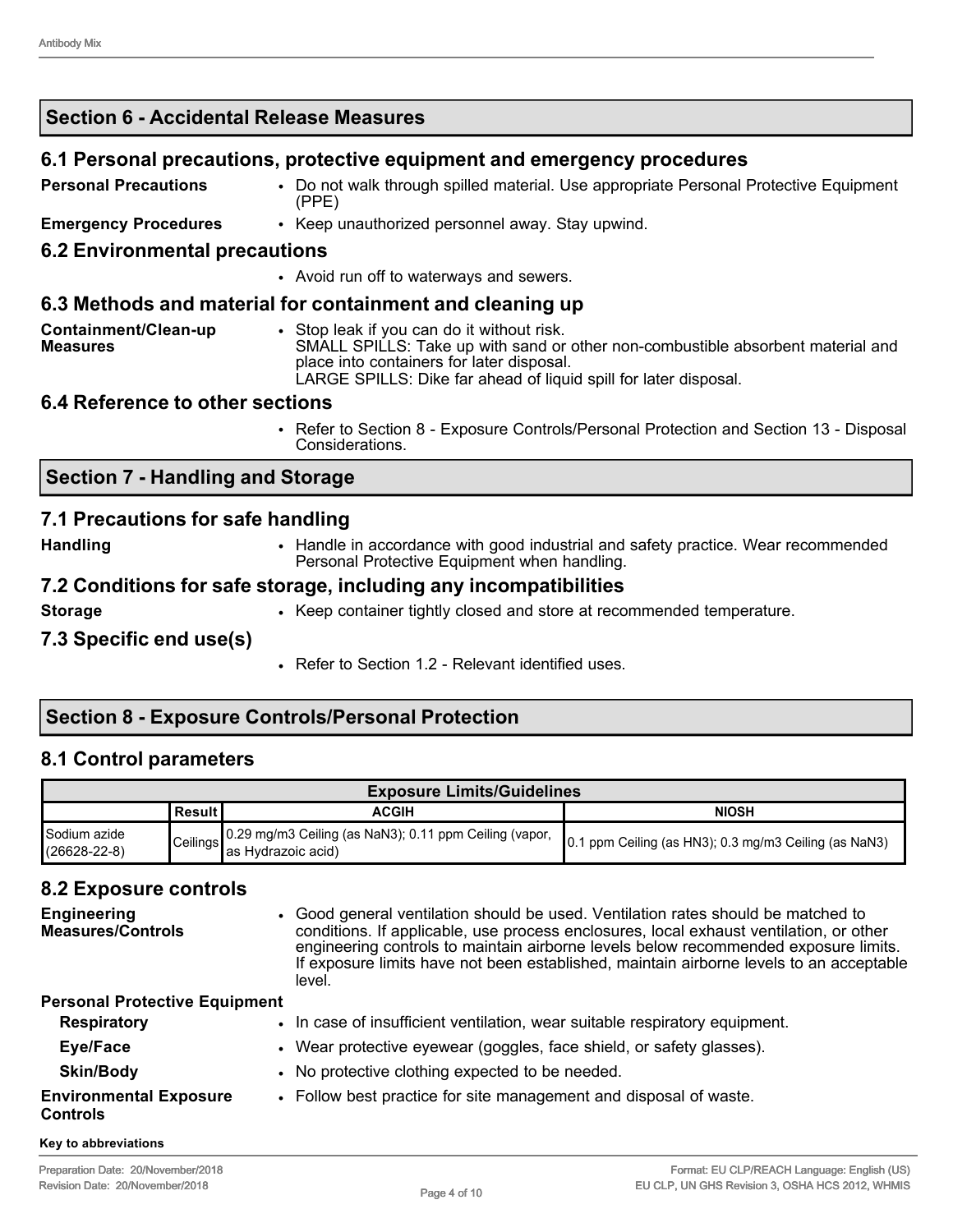ACGIH = American Conference of Governmental Industrial Hygiene NIOSH = National Institute of Occupational Safety and Health

## **Section 9 - Physical and Chemical Properties**

## **9.1 Information on Basic Physical and Chemical Properties**

| <b>Material Description</b>                      |              |                              |                                |  |
|--------------------------------------------------|--------------|------------------------------|--------------------------------|--|
| Physical Form                                    | Liquid       | Appearance/Description       | Colorless liquid with no odor. |  |
| Color                                            | Colorless    | Odor                         | <b>Odorless</b>                |  |
| <b>Odor Threshold</b>                            | Data lacking |                              |                                |  |
| <b>General Properties</b>                        |              |                              |                                |  |
| <b>Boiling Point</b>                             | Data lacking | Melting Point/Freezing Point | Data lacking                   |  |
| Decomposition Temperature                        | Data lacking | pH                           | Data lacking                   |  |
| Specific Gravity/Relative Density                | Data lacking | <b>Water Solubility</b>      | Data lacking                   |  |
| Viscosity                                        | Data lacking | <b>Explosive Properties</b>  | Data lacking                   |  |
| <b>Oxidizing Properties:</b>                     | Data lacking |                              |                                |  |
| <b>Volatility</b>                                |              |                              |                                |  |
| Vapor Pressure                                   | Data lacking | <b>Vapor Density</b>         | Data lacking                   |  |
| <b>Evaporation Rate</b>                          | Data lacking |                              |                                |  |
| Flammability                                     |              |                              |                                |  |
| <b>Flash Point</b>                               | Data lacking | UEL                          | Data lacking                   |  |
| LEL                                              | Data lacking | Autoignition                 | Data lacking                   |  |
| Flammability (solid, gas)                        | Data lacking |                              |                                |  |
| <b>Environmental</b>                             |              |                              |                                |  |
| Octanol/Water Partition coefficient Data lacking |              |                              |                                |  |

### **9.2 Other Information**

• No additional physical and chemical parameters noted.

## **Section 10: Stability and Reactivity**

#### **10.1 Reactivity**

• No dangerous reaction known under conditions of normal use.

### **10.2 Chemical stability**

• Stable

#### **10.3 Possibility of hazardous reactions**

• Hazardous polymerization will not occur.

#### **10.4 Conditions to avoid**

- No data available.
- **10.5 Incompatible materials**
	- No data available.

### **10.6 Hazardous decomposition products**

• No data available.

### **Section 11 - Toxicological Information**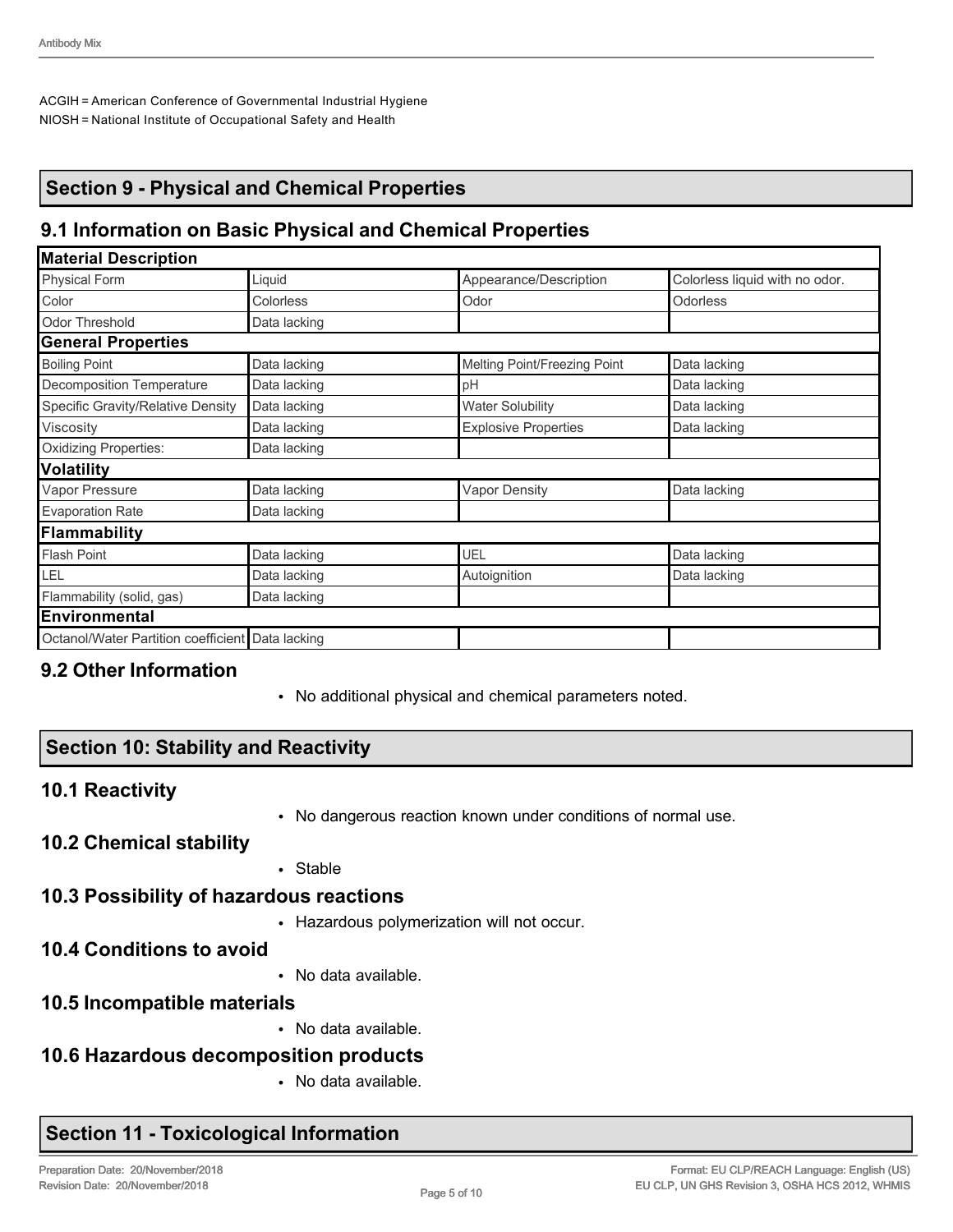# **11.1 Information on toxicological effects**

| <b>Components</b>             |                                                                                                                                                                                                                                                                                                                                                                                                                                                                                                                                                                                                                                                                  |  |  |  |  |
|-------------------------------|------------------------------------------------------------------------------------------------------------------------------------------------------------------------------------------------------------------------------------------------------------------------------------------------------------------------------------------------------------------------------------------------------------------------------------------------------------------------------------------------------------------------------------------------------------------------------------------------------------------------------------------------------------------|--|--|--|--|
| Sodium<br>azide<br>$(0.02\%)$ | Acute Toxicity: Ingestion/Oral-Rat LD50 · 27 mg/kg; Ingestion/Oral-Human TDLo · 710 µg/kg; Behavioral:General<br>anesthetic; Behavioral:Somnolence (general depressed activity); Kidney, Ureter, and Bladder:Other<br>26628- changes; Ingestion/Oral-Man TDLo · 1143 µg/kg; Cardiac:Cardiomyopathy including infarction; Lungs, Thorax, or<br><b>Respiration:Other changes; Musculoskeletal:Other changes; Skin-Rabbit LD50 • 20 mg/kg;</b><br>$22 - 8$<br>Tumorigen / Carcinogen: Ingestion/Oral-Rat TDLo · 2730 mg/kg 78 Week(s)-Continuous; Tumorigenic: Equivocal<br>tumorigenic agent by RTECS criteria; Endocrine:Tumors; Skin and Appendages:Other:Tumors |  |  |  |  |

| <b>GHS Properties</b>            | <b>Classification</b>                                                                   |
|----------------------------------|-----------------------------------------------------------------------------------------|
| <b>Acute toxicity</b>            | EU/CLP . Data lacking<br>UN GHS 3 . Data lacking<br>OSHA HCS 2012 . Data lacking        |
| <b>Skin corrosion/Irritation</b> | EU/CLP · Data lacking<br>UN GHS 3 . Data lacking<br>OSHA HCS 2012 · Data lacking        |
| Serious eye damage/Irritation    | EU/CLP - Data lacking<br>UN GHS 3 . Data lacking<br>OSHA HCS 2012 · Data lacking        |
| <b>Skin sensitization</b>        | EU/CLP · Data lacking<br><b>UN GHS 3 · Data lacking</b><br>OSHA HCS 2012 · Data lacking |
| <b>Respiratory sensitization</b> | EU/CLP . Data lacking<br><b>UN GHS 3 · Data lacking</b><br>OSHA HCS 2012 · Data lacking |
| <b>Aspiration Hazard</b>         | EU/CLP · Data lacking<br>UN GHS 3 · Data lacking<br>OSHA HCS 2012 . Data lacking        |
| Carcinogenicity                  | EU/CLP · Data lacking<br>UN GHS 3 . Data lacking<br>OSHA HCS 2012 · Data lacking        |
| <b>Germ Cell Mutagenicity</b>    | EU/CLP · Data lacking<br>UN GHS 3 . Data lacking<br>OSHA HCS 2012 . Data lacking        |
| <b>Toxicity for Reproduction</b> | EU/CLP · Data lacking<br>UN GHS 3 . Data lacking<br>OSHA HCS 2012 · Data lacking        |
| <b>STOT-SE</b>                   | EU/CLP · Data lacking<br>UN GHS 3 . Data lacking<br>OSHA HCS 2012 . Data lacking        |
| <b>STOT-RE</b>                   | EU/CLP . Data lacking<br><b>UN GHS 3 · Data lacking</b><br>OSHA HCS 2012 . Data lacking |

#### **Potential Health Effects Inhalation**

**Acute (Immediate)** • Under normal conditions of use, no health effects are expected.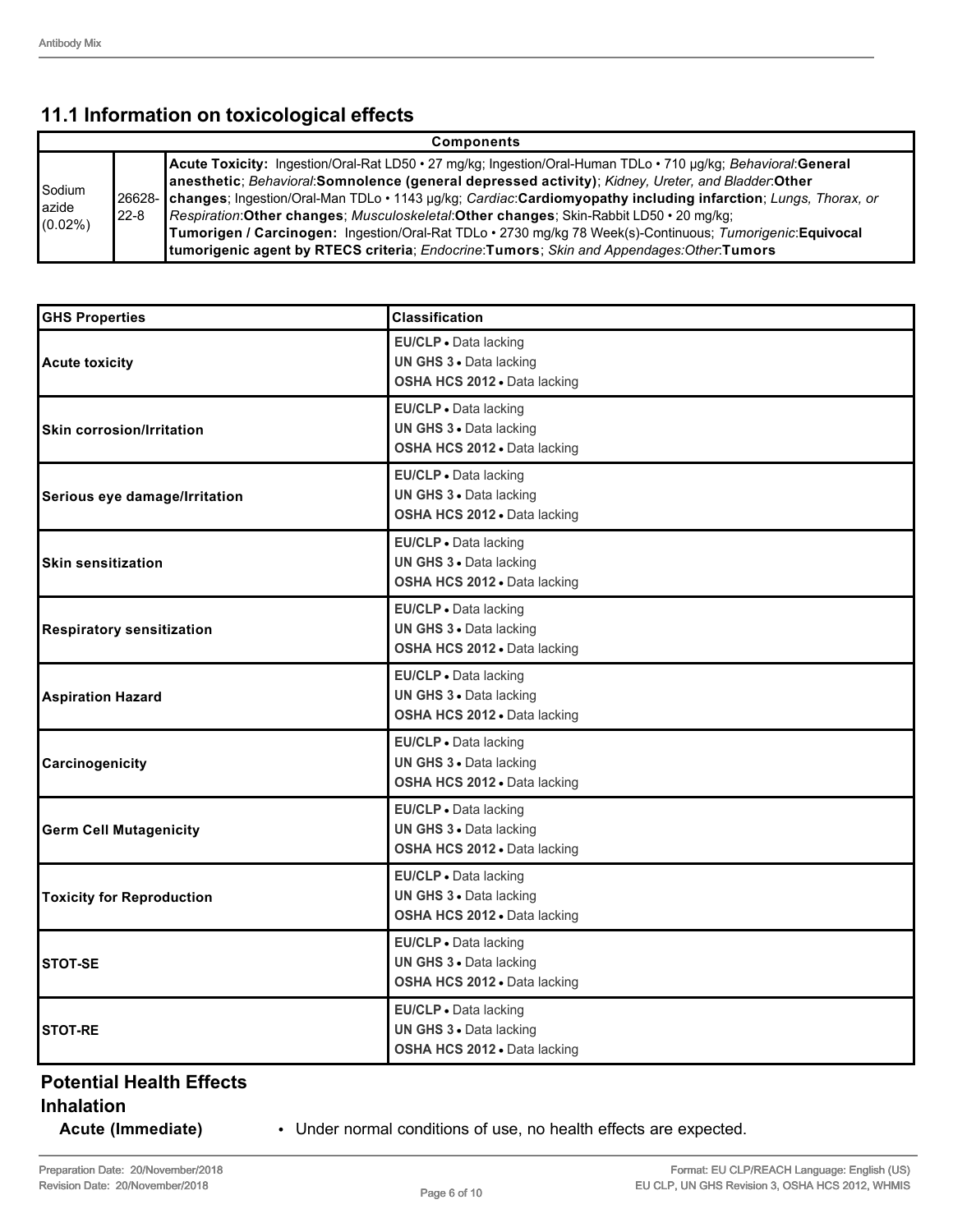**Skin Chronic (Delayed)** • No data available. **Eye Chronic (Delayed)** • No data available. **Ingestion Chronic (Delayed)** • No data available.

**Key to abbreviations**

LD = Lethal Dose TD = Toxic Dose

**Chronic (Delayed)** • No data available.

- **Acute (Immediate)** Under normal conditions of use, no health effects are expected.
	-
- **Acute (Immediate)** Under normal conditions of use, no health effects are expected.
	-
- **Acute (Immediate)** Under normal conditions of use, no health effects are expected.
	-

## **Section 12 - Ecological Information**

### **12.1 Toxicity**

• Material data lacking.

#### **12.2 Persistence and degradability**

• Material data lacking.

#### **12.3 Bioaccumulative potential**

- Material data lacking.
- **12.4 Mobility in Soil**
- Material data lacking.

#### **12.5 Results of PBT and vPvB assessment**

• No PBT and vPvB assessment has been conducted.

#### **12.6 Other adverse effects**

• No studies have been found.

### **Section 13 - Disposal Considerations**

### **13.1 Waste treatment methods**

- 
- **Product waste** Dispose of content and/or container in accordance with local, regional, national, and/or international regulations.
- 
- 
- **Packaging waste** Dispose of content and/or container in accordance with local, regional, national, and/or international regulations.

### **Section 14 - Transport Information**

|            | <b>14.1 UN</b> | 14.2 UN proper | 14.3 Transport hazard | 14.4 Packing | <b>14.5 Environmental</b> |
|------------|----------------|----------------|-----------------------|--------------|---------------------------|
|            | number         | shipping name  | class(es)             | aroup        | hazards                   |
| <b>DOT</b> | NDA            | Not Regulated  | NDA                   | NDA          | NDA                       |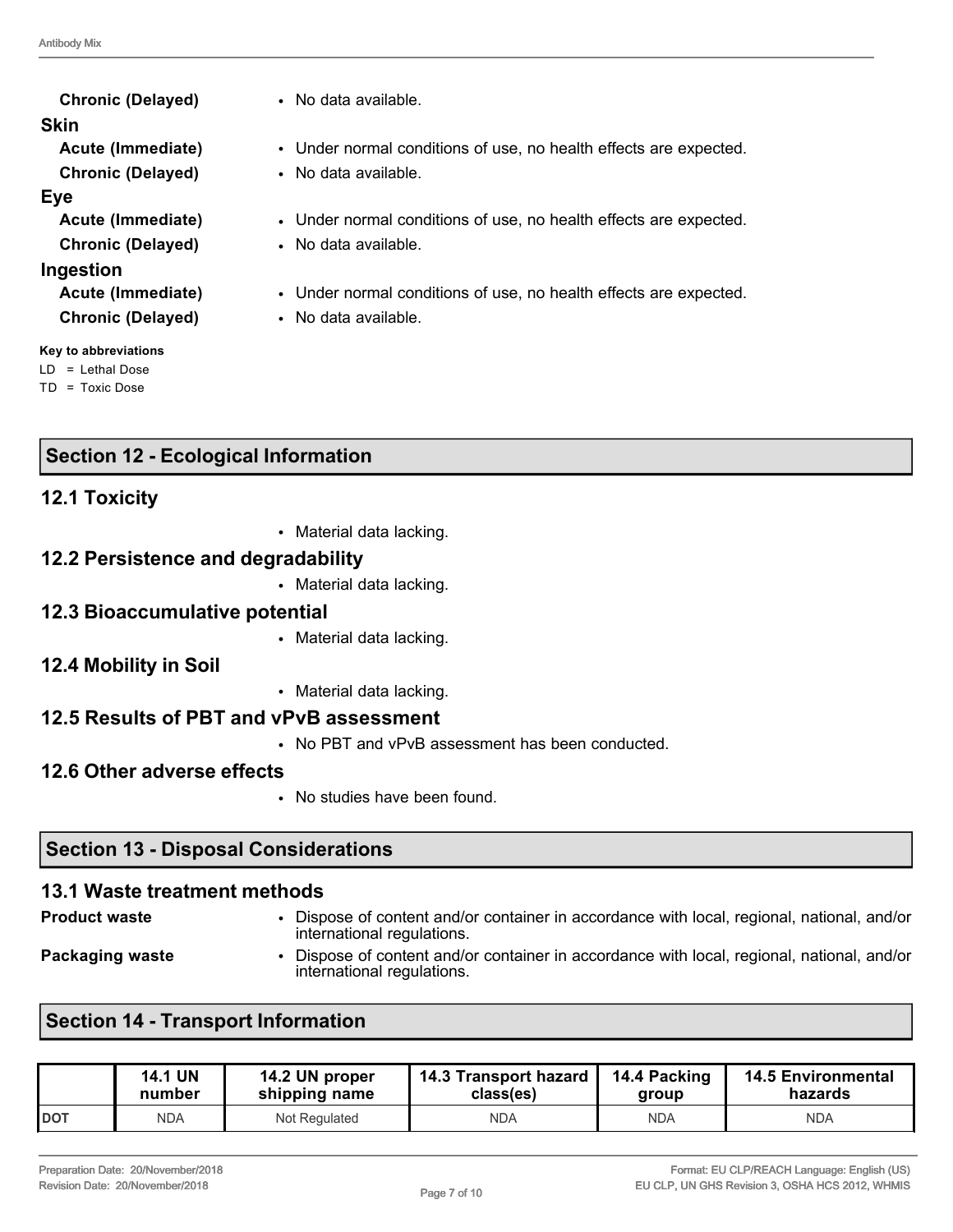| <b>TDG</b>       | <b>NDA</b> | Not Regulated | NDA        | <b>NDA</b> | NDA        |
|------------------|------------|---------------|------------|------------|------------|
| <b>IMO/IMDG</b>  | <b>NDA</b> | Not Regulated | <b>NDA</b> | <b>NDA</b> | <b>NDA</b> |
| <b>IATA/ICAO</b> | <b>NDA</b> | Not Regulated | NDA        | <b>NDA</b> | <b>NDA</b> |

#### **14.6 Special precautions for**  • None specified.

**user**

**14.7 Transport in bulk according to Annex II of Marpol and the IBC Code** • Data lacking.

## **Section 15 - Regulatory Information**

### **15.1 Safety, health and environmental regulations/legislation specific for the substance or mixture**

**SARA Hazard Classifications** • None

| <b>State Right To Know</b> |            |     |           |     |
|----------------------------|------------|-----|-----------|-----|
| Component                  | CAS        | МA  | <b>NJ</b> | PА  |
| Sodium azide               | 26628-22-8 | Yes | Yes       | Yes |

|              |            |            | Inventorv          |                  |                  |             |
|--------------|------------|------------|--------------------|------------------|------------------|-------------|
| Component    | <b>CAS</b> | Canada DSL | <b>Canada NDSL</b> | <b>EU EINECS</b> | <b>EU ELNICS</b> | <b>TSCA</b> |
| Sodium azide | 26628-22-8 | Yes        | No                 | Yes              | No               | <b>Yes</b>  |

#### **Canada**

| ⊦Labor                                                                            |            |                  |
|-----------------------------------------------------------------------------------|------------|------------------|
| Canada - WHMIS 1988 - Classifications of Substances<br>• Sodium azide             | 26628-22-8 | D <sub>1</sub> A |
| Canada - WHMIS 1988 - Ingredient Disclosure List<br>• Sodium azide                | 26628-22-8 | $1\%$            |
| ⊦Environment<br><b>Canada - CEPA - Priority Substances List</b><br>• Sodium azide | 26628-22-8 | Not Listed       |

#### **United States**

| ⊦Labor                                                                    |            |                                      |
|---------------------------------------------------------------------------|------------|--------------------------------------|
| U.S. - OSHA - Process Safety Management - Highly Hazardous Chemicals      |            |                                      |
| • Sodium azide                                                            | 26628-22-8 | Not Listed                           |
| U.S. - OSHA - Specifically Regulated Chemicals                            |            |                                      |
| • Sodium azide                                                            | 26628-22-8 | Not Listed                           |
| <b>⊦Environment</b>                                                       |            |                                      |
| U.S. - CAA (Clean Air Act) - 1990 Hazardous Air Pollutants                |            |                                      |
| • Sodium azide                                                            | 26628-22-8 | Not Listed                           |
| U.S. - CERCLA/SARA - Hazardous Substances and their Reportable Quantities |            |                                      |
| • Sodium azide                                                            | 26628-22-8 | 1000 lb final RQ; 454 kg final<br>RQ |
|                                                                           |            |                                      |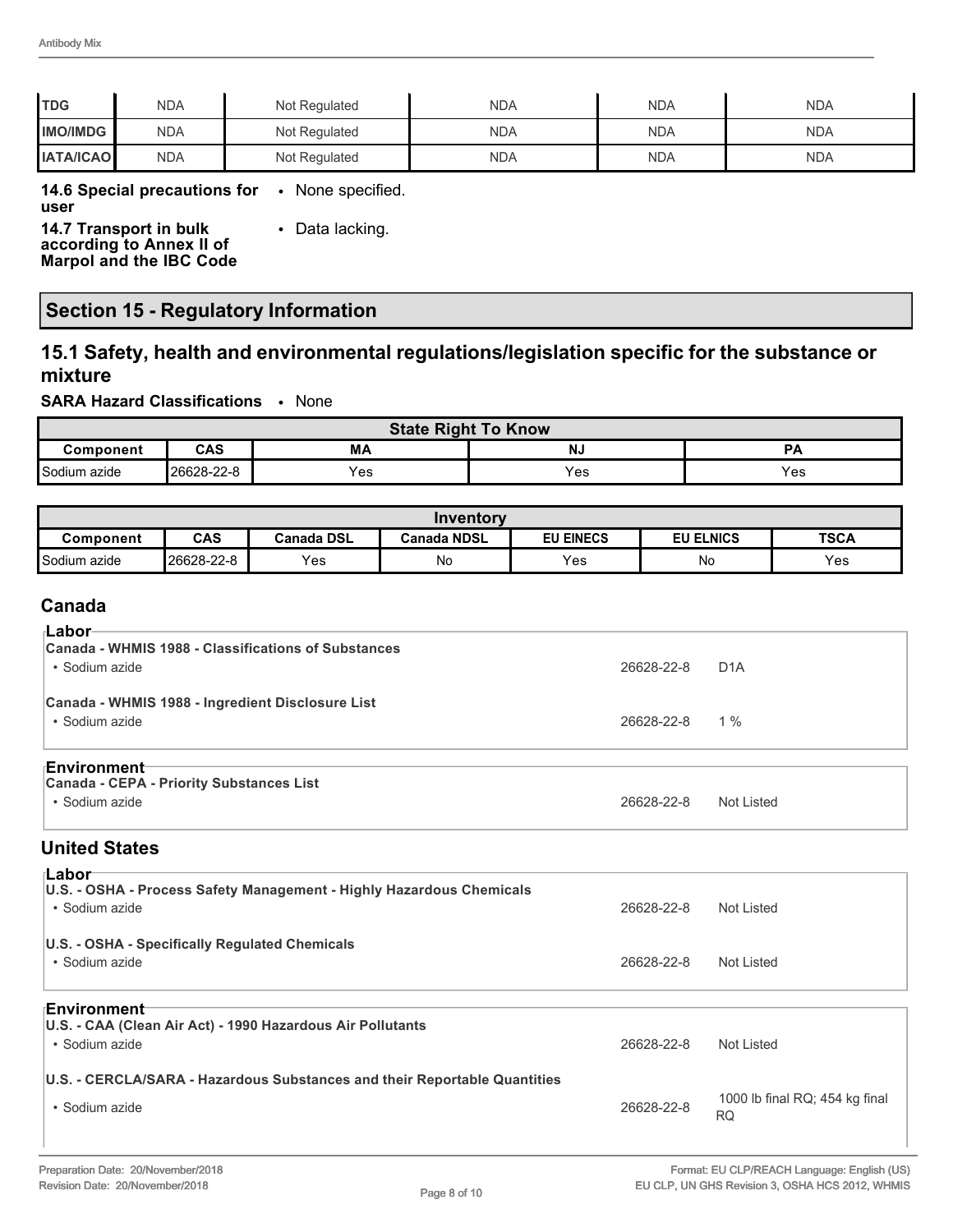| U.S. - CERCLA/SARA - Radionuclides and Their Reportable Quantities<br>• Sodium azide        | 26628-22-8 | Not Listed                                                                                                                                         |
|---------------------------------------------------------------------------------------------|------------|----------------------------------------------------------------------------------------------------------------------------------------------------|
| U.S. - CERCLA/SARA - Section 302 Extremely Hazardous Substances EPCRA RQs<br>• Sodium azide | 26628-22-8 | 1000 lb EPCRA RQ                                                                                                                                   |
| U.S. - CERCLA/SARA - Section 302 Extremely Hazardous Substances TPQs                        |            |                                                                                                                                                    |
| • Sodium azide                                                                              | 26628-22-8 | 500 lb TPQ (this material is a<br>reactive solid, the TPQ does<br>not default to 10000 pounds<br>for non-powder, non-molten,<br>non-solution form) |
| U.S. - CERCLA/SARA - Section 313 - Emission Reporting                                       |            |                                                                                                                                                    |
| • Sodium azide                                                                              | 26628-22-8 | $1.0\%$ de minimis<br>concentration                                                                                                                |
| U.S. - CERCLA/SARA - Section 313 - PBT Chemical Listing<br>• Sodium azide                   | 26628-22-8 | Not Listed                                                                                                                                         |

## **United States - California**

| <b>Environment</b> ⊤                                                                        |            |            |
|---------------------------------------------------------------------------------------------|------------|------------|
| U.S. - California - Proposition 65 - Carcinogens List<br>• Sodium azide                     | 26628-22-8 | Not Listed |
| U.S. - California - Proposition 65 - Developmental Toxicity<br>• Sodium azide               | 26628-22-8 | Not Listed |
| U.S. - California - Proposition 65 - Maximum Allowable Dose Levels (MADL)<br>• Sodium azide | 26628-22-8 | Not Listed |
| U.S. - California - Proposition 65 - No Significant Risk Levels (NSRL)<br>• Sodium azide    | 26628-22-8 | Not Listed |
| U.S. - California - Proposition 65 - Reproductive Toxicity - Female<br>• Sodium azide       | 26628-22-8 | Not Listed |
| U.S. - California - Proposition 65 - Reproductive Toxicity - Male<br>• Sodium azide         | 26628-22-8 | Not Listed |

# **15.2 Chemical Safety Assessment**

• No Chemical Safety Assessment has been carried out.

| Section 16 - Other Information       |                                                                                                                                                                                          |  |  |  |
|--------------------------------------|------------------------------------------------------------------------------------------------------------------------------------------------------------------------------------------|--|--|--|
| Relevant Phrases (code & full text)  |                                                                                                                                                                                          |  |  |  |
|                                      | • H300 - Fatal if swallowed<br>H400 - Very toxic to aquatic life<br>H410 - Very toxic to aquatic life with long lasting effects<br>EUH032 - Contact with acids liberates very toxic gas. |  |  |  |
| <b>Revision Date</b>                 | $\cdot$ 20/November/2018                                                                                                                                                                 |  |  |  |
| <b>Preparation Date</b>              | $\cdot$ 20/November/2018                                                                                                                                                                 |  |  |  |
| Disclaimer/Statement of<br>Liability | • The information herein is given in good faith but no warranty, expressed or implied, is<br>made.                                                                                       |  |  |  |